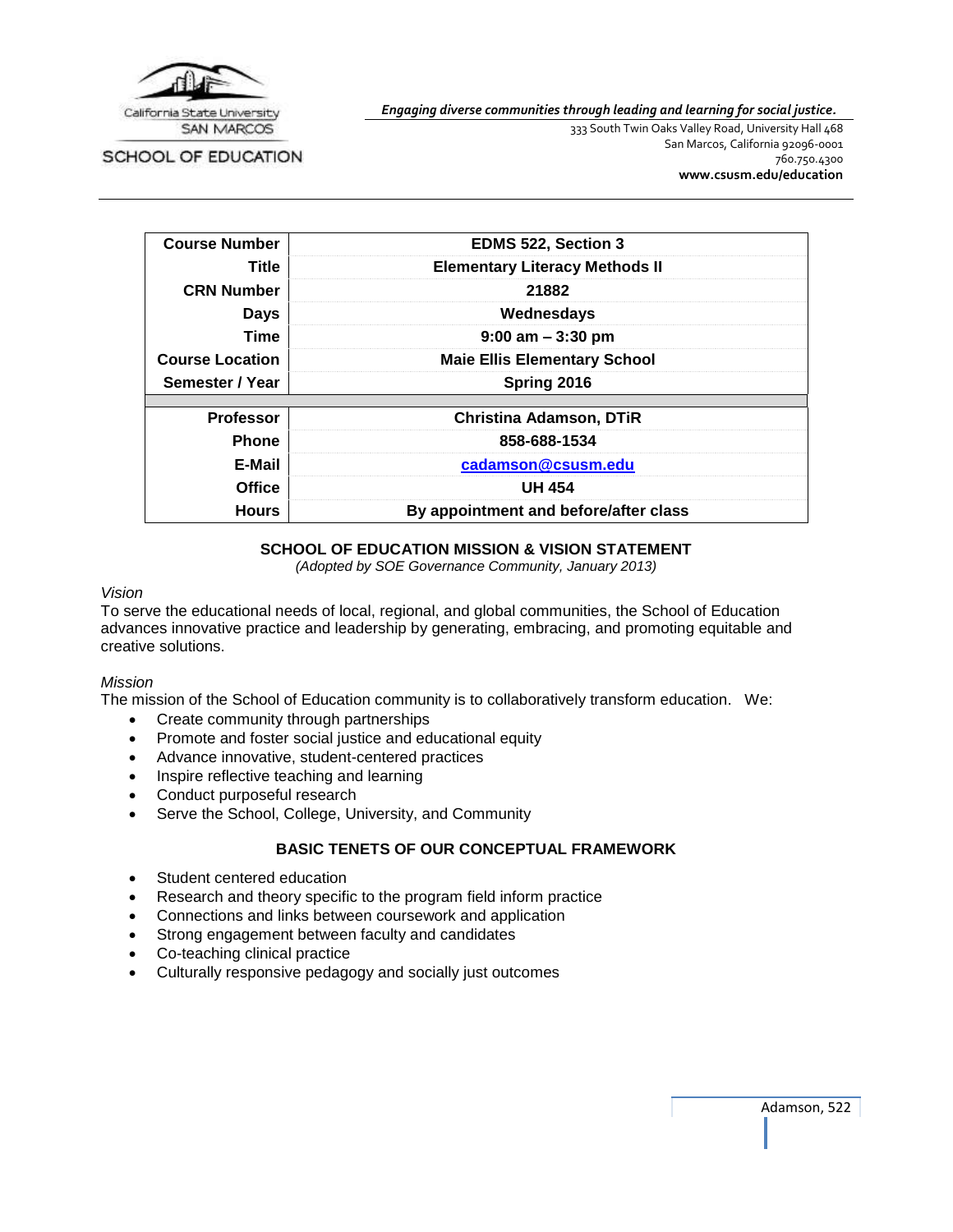# **TABLE OF CONTENTS**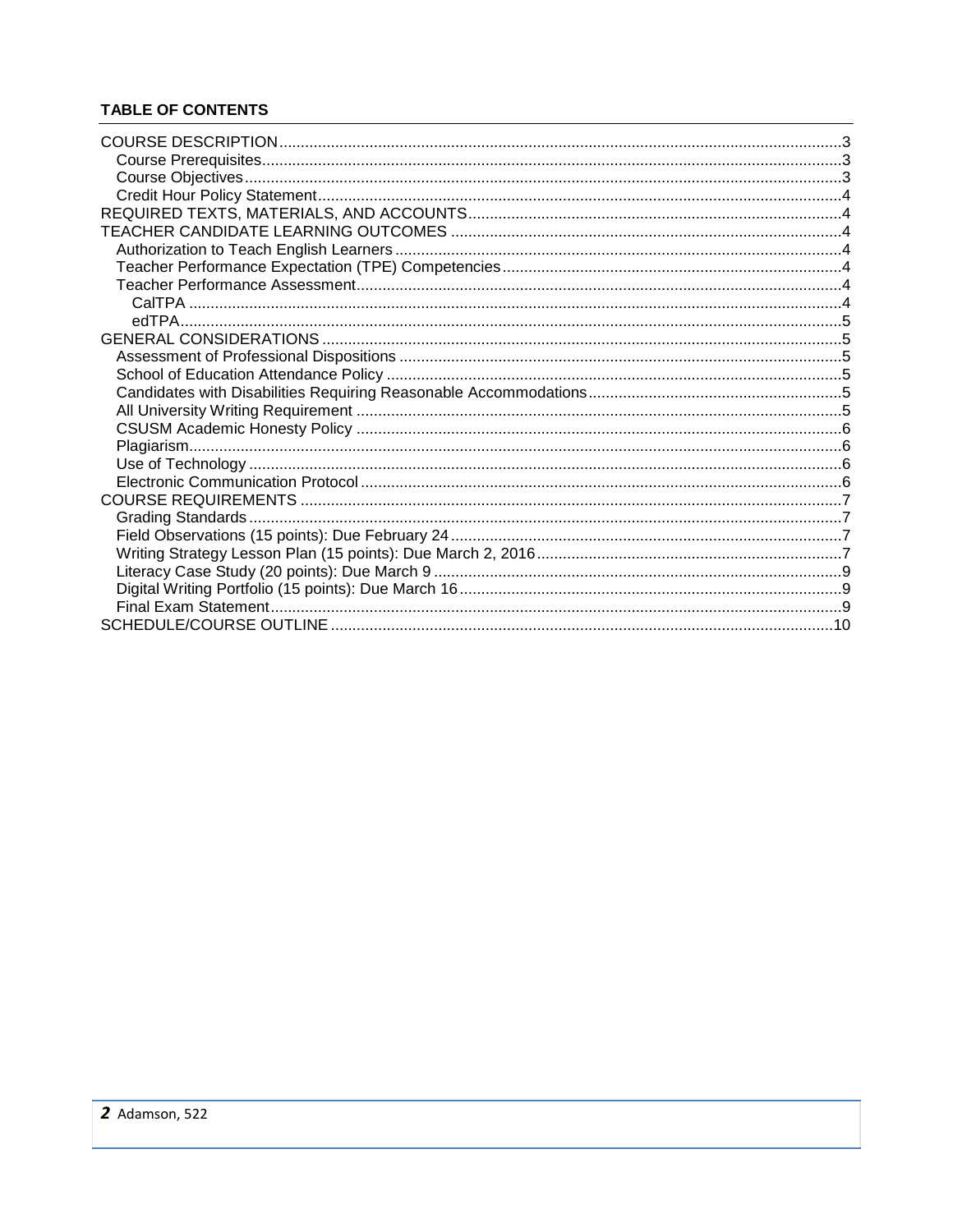## **COURSE DESCRIPTION**

<span id="page-2-0"></span>Focuses on developing an advanced understanding of theory, methodology, and assessment of English language Arts and second language learning in integrated and inclusive elementary classrooms.

### <span id="page-2-1"></span>**Course Prerequisites**

Admission to the Integrated Credential Program and successful completion of EDMS 521b

### <span id="page-2-2"></span>**Course Objectives**

KNOWLEDGE - Teacher candidates will:

- Gain an understanding of how first and second languages are acquired.
- Gain an understanding of the reading process and its relationship to thought, language, and learning and the knowledge of reading content, including: word analysis, fluency, vocabulary- academic language- and background knowledge, reading comprehension, literary response and analysis.
- Gain understanding of how to learn to read and write in first and second languages.
- Become familiar with how to deliver a comprehensive program of systematic, explicit instruction in reading, writing, listening, and speaking aligned to the state adopted English Language Arts Content Standards and the Reading/Language Arts Framework (2007).
- Become familiar with multiple monitoring measures within the three basic types of assessments to determine students' progress towards state adopted content standards.
- Become familiar with differentiated reading instruction and interventions to meet the needs of the full range of learners (including struggling readers, students with special needs, English learners, speakers of non-standard English, and advanced learners) who have varied reading levels and language backgrounds.

SKILLS - Teacher candidates will:

- Become sensitive observers of children's language using behaviors.
- Demonstrate knowledge and ability to utilize multiple monitoring measures within the three basic types of assessments to determine students' progress towards state adopted content standards: entry level assessment for instructional planning, monitoring student progress, post test or summative assessment.
- Be able to analyze and interpret results [of children's reading and writing behaviors] to plan effective and differentiated instruction and interventions.
- Demonstrate knowledge of components of effective instructional delivery in reading, writing and listening and speaking.
- Develop the ability to select appropriate materials and instructional strategies to meet the individual needs of students and use State Board of Education (SBE)-adopted core instructional materials for both instruction and intervention.
- Develop the ability to differentiate literacy instruction in order to provide Universal Access.
- Learn how to organize the classroom for teaching reading and writing to the full range of learners (including struggling readers, students with special needs, English learners, speakers of nonstandard English, and advanced learners) who have varied reading levels and language backgrounds

ATTITUDES AND VALUES – Teacher candidates will:

- Develop an appreciation for the natural language abilities children possess for processing and producing print.
- Appreciate the need and value of integrating reading and writing into all curricular areas
- Affirm the importance of a rich environment for an effective language arts program.
- Develop a sensitivity to and appreciation for culturally and linguistically diverse learners.
- Develop a sensitivity to and appreciation for the importance of reading and writing for students' own personal and professional growth.
- Develop a respect for each student, his/her abilities and background, and the student's right to instruction that meets his/her individual needs.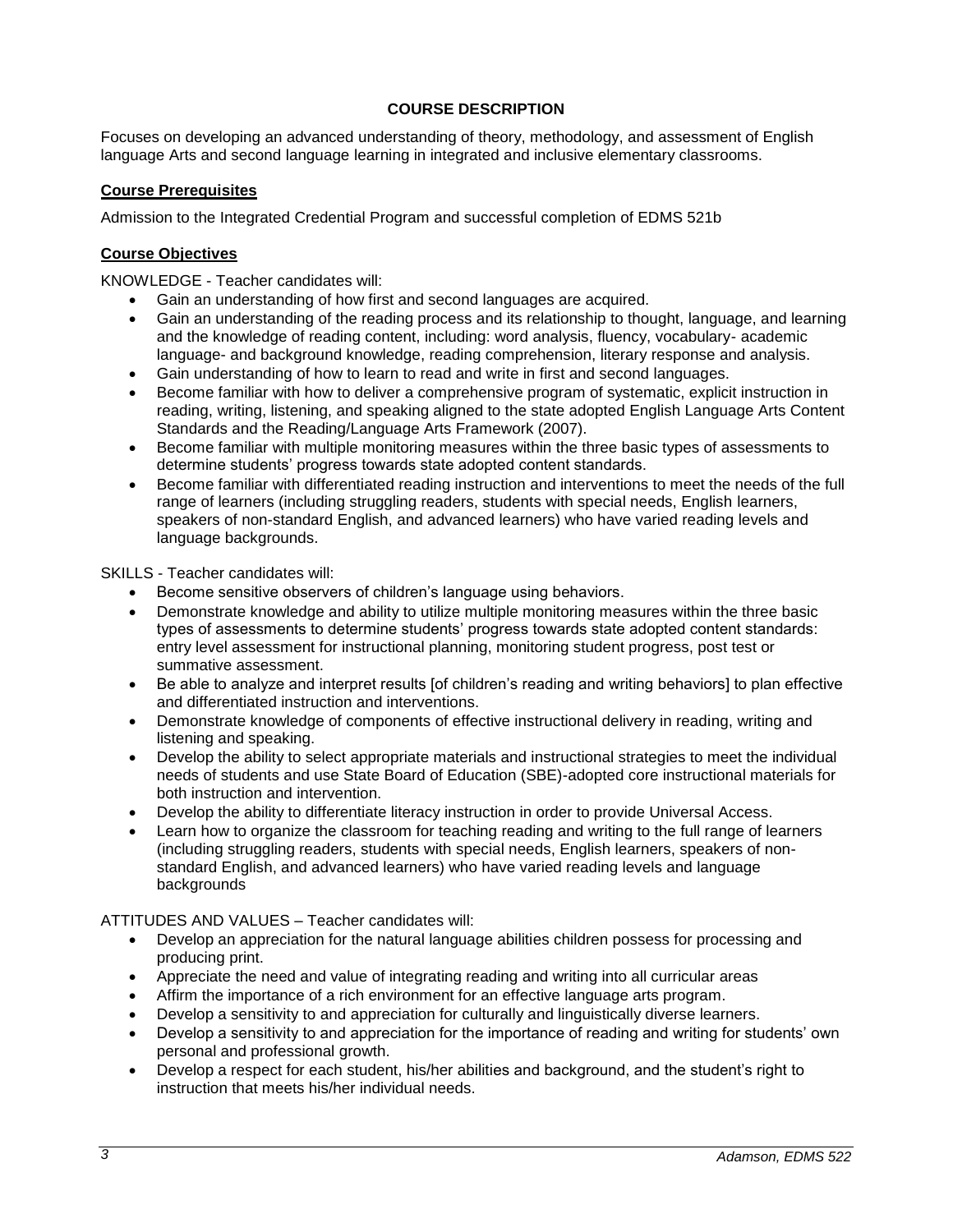## <span id="page-3-0"></span>**Credit Hour Policy Statement**

Per the University Credit Hour Policy: Students are expected to spend a minimum of two hours outside of the classroom each week for each unit of credit engaged in learning. For this course with three weekly hours of instruction, you should plan on spending an additional six hours engaged in study, review, and planning.

## **REQUIRED TEXTS, MATERIALS, AND ACCOUNTS**

- <span id="page-3-1"></span>1. Anderson, J. 10 Things every writer should know, Stenhouse. ISBN 978157110810
- 2. Johns, J. (any edition). *Basic Reading Inventory.*
	- a. If you do not already have the Johns book from EDMS 521b, do not buy it. We will discuss ways to access the text in class.
- 3. Zarrillo, J. (2010). *Ready for RICA: A Test Prep Guide, 3rd Edition.* New York: Pearson. ISBN: 978-0-137- 00868-1.
	- a. *This text is optional but recommended.*

## **TEACHER CANDIDATE LEARNING OUTCOMES**

### <span id="page-3-3"></span><span id="page-3-2"></span>**Authorization to Teach English Learners**

This credential program has been specifically designed to prepare teachers for the diversity of languages often encountered in California public school classrooms. The authorization to teach English learners is met through the infusion of content and experiences within the credential program, as well as additional coursework. Candidates successfully completing this program receive a credential with authorization to teach English learners. *(Approved by CCTC in SB 2042 Program Standards, August 02)*

## <span id="page-3-4"></span>**Teacher Performance Expectation (TPE) Competencies**

The course objectives, assignments, and assessments have been aligned with the CTC standards for the Special Education Credential. This course is designed to help teachers seeking a California teaching credential to develop the skills, knowledge, and attitudes necessary to assist schools and district in implementing effective programs for all students. The successful candidate will be able to merge theory and practice in order to realize a comprehensive and extensive educational program for all students. You will be required to formally address the following TPEs in this course:

- TPE 3: Relationship between theory and practice
- TPE 4: Pedagogical thought and reflective practice
- TPE 5: Equity, Diversity & Access
- TPE 7: Preparation to Teach Reading Language Arts
- TPE 7A: Multiple Subject Reading, Writing, and Related Language Instruction in English

## <span id="page-3-5"></span>**Teacher Performance Assessment**

Beginning July 1, 2008 all California credential candidates must successfully complete a state-approved Teacher Performance Assessment (TPA), as part of the credential program of preparation. During the 2015- 16 academic year the CSUSM credential programs will use either the CalTPA (California Teacher Performance Assessment) or the edTPA (Educative Teacher Performance Assessment).

<span id="page-3-6"></span>Check with your program coordinator to determine which assessment is used for your credential program.

## **CalTPA**

To assist with your successful completion of the CalTPA, a series of informational seminars are offered over the course of the program. TPA related questions and logistical concerns are to be addressed during the seminars. Your attendance to TPA seminars will greatly contribute to your success on the assessment. The CalTPA Candidate Handbook, TPA seminar schedule, and other TPA support materials may be found on the SOE website:

<http://www.csusm.edu/education/CalTPA/ProgramMaterialsTPA.html>

*4* Adamson, 522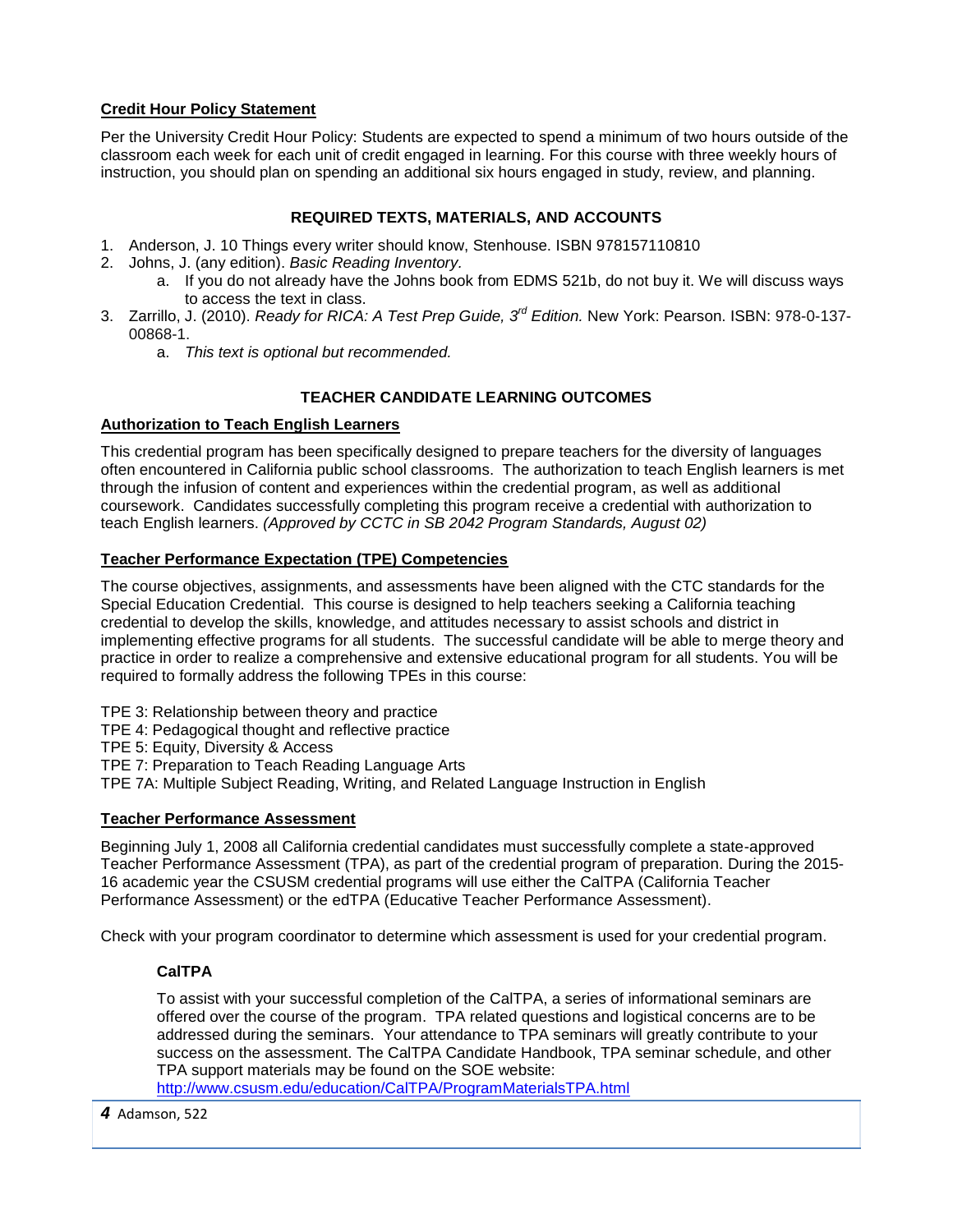### <span id="page-4-0"></span>**edTPA**

Beginning in fall 2015, for newly entering initial candidates, the CSUSM assessment system is the edTPA. To assist with your successful completion of the edTPA, a capstone class is part of your curriculum. In this class edTPA related questions and logistical concerns are addressed. Additional support materials are available on the edTPA website: [http://www.edtpa.com/PageView.aspx?f=GEN\\_Candidates.html](http://www.edtpa.com/PageView.aspx?f=GEN_Candidates.html)

<span id="page-4-1"></span>Additionally, to support your success in your credential program and with TPA, SOE classes use common pedagogical language, lesson plans (lesson designs), and unit plans (unit designs).

### **GENERAL CONSIDERATIONS**

### <span id="page-4-2"></span>**Assessment of Professional Dispositions**

Assessing a candidate's dispositions within a professional preparation program is recognition that teaching and working with learners of all ages requires not only specific content knowledge and pedagogical skills, but positive attitudes about multiple dimensions of the profession. The School of Education has identified six dispositions – social justice and equity, collaboration, critical thinking, professional ethics, reflective teaching and learning, and life-long learning—and developed an assessment rubric. For each dispositional element, there are three levels of performance - *unacceptable*, *initial target*, and *advanced target*. The description and rubric for the three levels of performance offer measurable behaviors and examples.

The assessment is designed to provide candidates with ongoing feedback for their growth in professional dispositions and includes a self-assessment by the candidate. The dispositions and rubric are presented, explained and assessed in one or more designated courses in each program as well as in clinical practice. Based upon assessment feedback candidates will compose a reflection that becomes part of the candidate's Teaching Performance Expectation portfolio. Candidates are expected to meet the level of *initial target* during the program.

#### <span id="page-4-3"></span>**School of Education Attendance Policy**

Due to the dynamic and interactive nature of courses in the School of Education, all candidates are expected to attend all classes and participate actively. At a minimum, candidates must attend more than 80% of class time, or s/he may not receive a passing grade for the course at the discretion of the instructor. Individual instructors may adopt more stringent attendance requirements. Should the candidate have extenuating circumstances, s/he should contact the instructor as soon as possible. *(Adopted by the COE Governance Community, December, 1997).*

**For this course, students missing more than one day will see their grades reduced by one full grade. Students missing more than two days will see their grades reduced by two full grades. Leaving early or arriving late by more than 15 minutes constitutes an absence. Illness and emergencies are considered on a case-by-case basis, and notification of an absence does not constitute an excuse.**

#### <span id="page-4-4"></span>**Candidates with Disabilities Requiring Reasonable Accommodations**

Candidates with disabilities who require reasonable accommodations must be approved for services by providing appropriate and recent documentation to the Office of Disabled Student Services (DSS). This office is located in Craven Hall 4300, and can be contacted by phone at (760) 750-4905, or TTY (760) 750- 4909. Candidates authorized by DSS to receive reasonable accommodations should meet with their instructor during office hours or, in order to ensure confidentiality, in a more private setting.

#### <span id="page-4-5"></span>**All University Writing Requirement**

Every course at the university must have a writing requirement of at least 2500 words. The requirement is met in this class through the signature assignments as described below.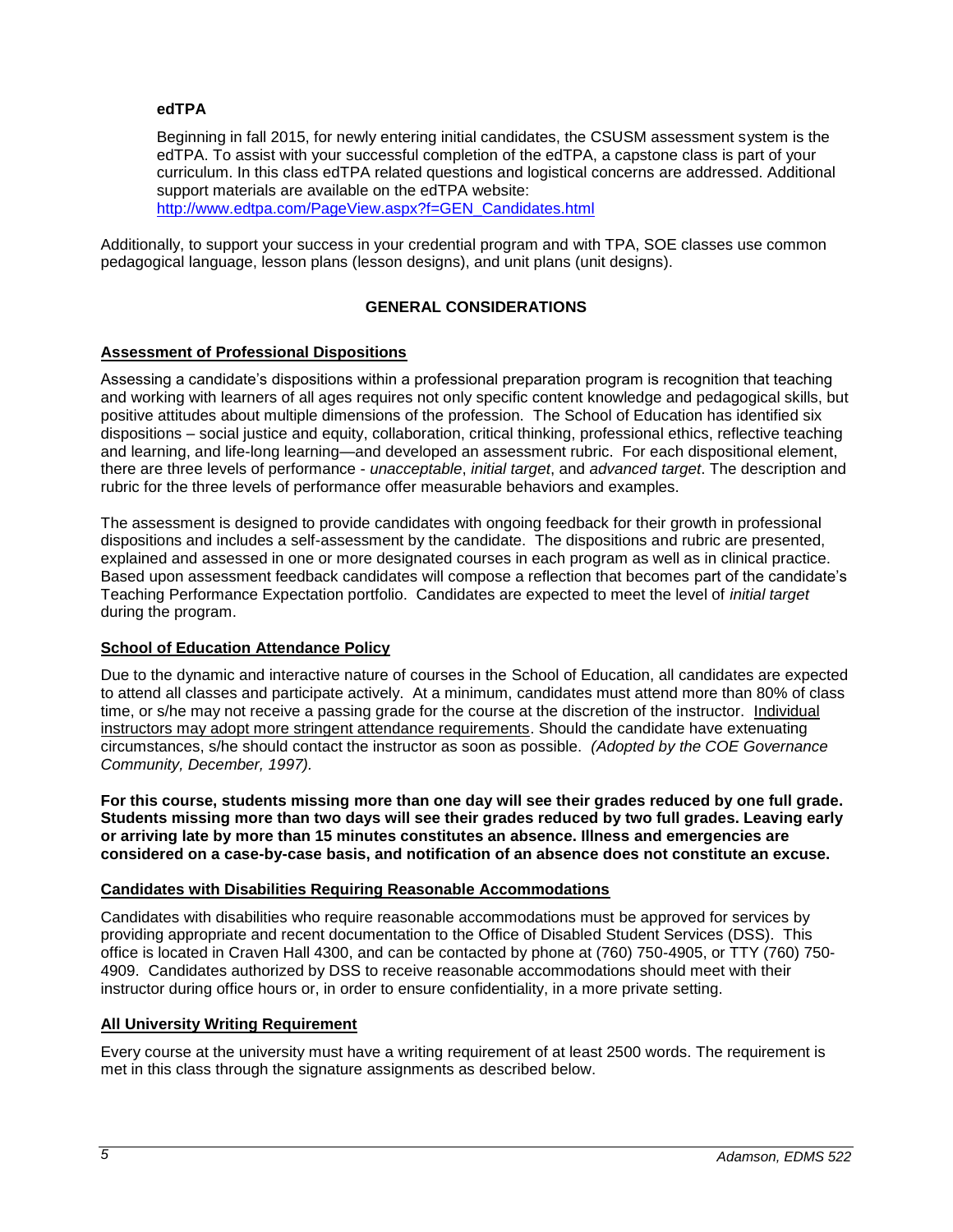## <span id="page-5-0"></span>**CSUSM Academic Honesty Policy**

Teacher candidates will be expected to adhere to standards of academic honesty and integrity, as outlined in the Student Academic Honesty Policy. All assignments must be original work, clear and error-free. All ideas/material that are borrowed from other sources must have appropriate references to the original sources. Any quoted material should give credit to the source and be punctuated accordingly.

Academic Honesty and Integrity: Teacher Candidates are responsible for honest completion and representation of their work. Your course catalog details the ethical standards and penalties for infractions. There will be zero tolerance for infractions. If you believe there has been an infraction by someone in the class, please bring it to the instructor's attention. The instructor reserves the right to discipline any student for academic dishonesty, in accordance with the general rules and regulations of the university. Disciplinary action may include the lowering of grades and/or the assignment of a failing grade for an exam, assignment, or the class as a whole.

Incidents of Academic Dishonesty will be reported to the Dean of Students. Sanctions at the University level may include suspension or expulsion from the University.

Refer to the full Academic Honesty Policy at: [http://www.csusm.edu/policies/active/documents/Academic\\_Honesty\\_Policy.html](http://www.csusm.edu/policies/active/documents/Academic_Honesty_Policy.html)

### <span id="page-5-1"></span>**Plagiarism**

As an educator, it is expected that each candidate will do his/her own work, and contribute equally to group projects and processes. Plagiarism or cheating is unacceptable under any circumstances. If you are in doubt about whether your work is paraphrased or plagiarized see the Plagiarism Prevention for Students website [http://library.csusm.edu/plagiarism/index.html.](http://library.csusm.edu/plagiarism/index.html) If there are questions about academic honesty, please consult the University catalog.

### <span id="page-5-2"></span>**Use of Technology**

Candidates are expected to demonstrate competency in the use of various forms of technology (i.e. word processing, electronic mail, Moodle, use of the Internet, and/or multimedia presentations). Specific requirements for course assignments with regard to technology are at the discretion of the instructor. Keep a digital copy of all assignments for use in your teaching portfolio. All assignments will be submitted online, and some will be submitted in hard copy as well. Details will be given in class.

#### <span id="page-5-3"></span>**Electronic Communication Protocol**

Electronic correspondence is a part of your professional interactions. If you need to contact the instructor, email is often the easiest way to do so. It is my intention to respond to all received e-mails in a timely manner. Please be reminded that e-mail and on-line discussions are a very specific form of communication, with their own nuances and etiquette. For instance, electronic messages sent in all upper case (or lower case) letters, major typos, or slang, often communicate more than the sender originally intended. With that said, please be mindful of all e-mail and on-line discussion messages you send to your colleagues, to faculty members in the School of Education, or to persons within the greater educational community. All electronic messages should be crafted with professionalism and care.

Things to consider:

- Would I say in person what this electronic message specifically says?
- How could this message be misconstrued?
- Does this message represent my highest self?
- Am I sending this electronic message to avoid a face-to-face conversation?

In addition, if there is ever a concern with an electronic message sent to you, please talk with the author in person in order to correct any confusion.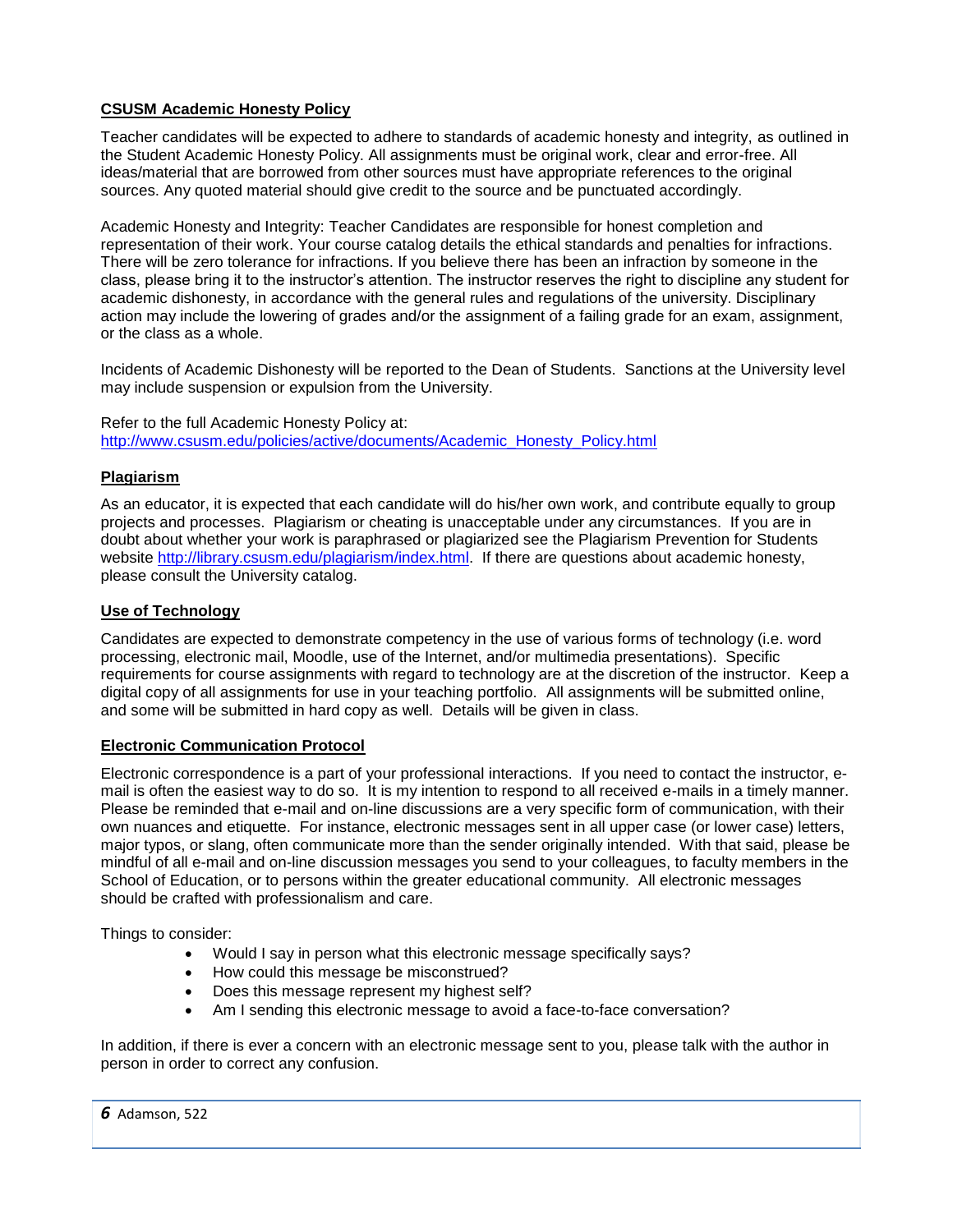## **COURSE REQUIREMENTS**

## <span id="page-6-1"></span><span id="page-6-0"></span>**Grading Standards**

Assignments are to be submitted by midnight on the specified due date. Hand-written work is not accepted, and all documents should use 12 point Times New Roman. Edit assignments prior to submission to ensure the text is error-free and the ideas are logically and concisely presented. All citations, where appropriate, should use American Psychological Association (APA) 6<sup>th</sup> edition. Rubrics for each assignment are posted in our Cougar Courses container. In order to earn a teaching credential from the state of California, candidates must maintain a B average (3.0 GPA) and cannot receive below a C+ in any course in the teacher education program.

| А    | 93-100 | $A-$ | 90-92 |      |       |
|------|--------|------|-------|------|-------|
| B+   | 87-89  | в    | 83-86 | B-   | 80-82 |
| $C+$ | 77-79  | C    | 73-76 | $C-$ | 70-72 |

| <b>Assignment</b>                                 | <b>Points Possible</b> |
|---------------------------------------------------|------------------------|
| Field Observations, February 24, 2016             | 15                     |
| Writing Strategies Lesson Plan, Due March 2, 2016 | 15                     |
| Literacy Case Study, Due March 9, 2016            | 20                     |
| Digital Writing Portfolio Due last Day            | 10                     |
| <b>Class Participation</b>                        | 40                     |

## <span id="page-6-2"></span>**Field Observations (15 points): Due February 24**

In both the Literacy courses (EDMS 521 and EDMS 522), you will study topics in literacy instruction related to RICA domains. You will observe literacy lessons (specifically writing) in elementary classrooms, document the RICA domains you see, kids engagement, writing strategies utilized, classroom environments, etc., and analyze the instruction that addresses them. Details will be discussed in class.

## <span id="page-6-3"></span>**Writing Strategy Lesson Plan (15 points): Due March 2, 2016**

You will write and present a writing strategy lesson plan for a small group or whole class activity that takes into account the needs of your students. They can be mini-lessons, direct instruction, inquiry, or any format you choose. This is also an opportunity to try a writing-in-the-content-areas lesson. Make your lesson active, interesting, fun and meaningful. The lesson should be about a writing **strategy**, not, for example, a whole long unit on how to write a story. Write a lesson about aspects of writing the story (or whatever genre you choose), the elements of writing, like how to develop character or setting. The biggest mistake student teachers (and some teachers) make is thinking teaching writing is making an assignment and then grading it. That's not teaching students HOW to write. Another common mistake is teaching grammar and surface features, like comma use and then practicing it on sentences. That's test prep, not really teaching writing. Grammar needs to be taught in the context of writing.

*Keep in mind when writing your lesson*: What is the purpose of your lesson? How does it relate to real writing? What are your learning goals? How are they aligned with the CA ELA standards? How will you present the lesson (instructional strategies, resource materials, time frame)? How will you group students for the lesson? How will you assess your students? What accommodations will you provide for students who need additional support?

Examples of possible strategies include: How to begin a piece of writing Writing an engaging opening Narrowing or expanding topics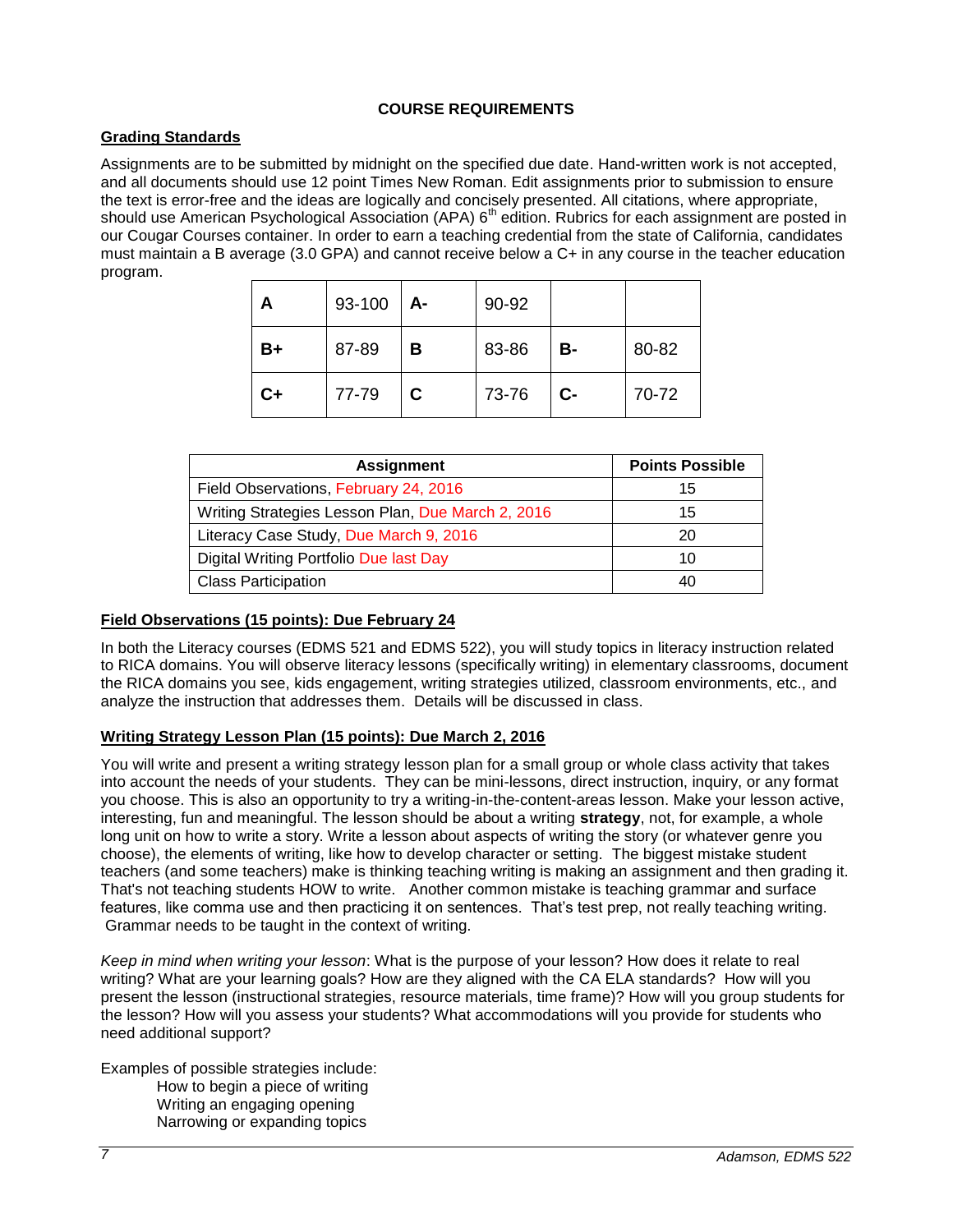Using a piece of literature as a model for writing Paragraphing within a piece of writing Developing characters Developing a central idea Organizational structure for a particular kind of writing (compare/contrast, persuasion, etc.) Monitoring writing to see if it makes sense Editing writing Determining if source/evidence is credible Making transitions between paragraphs Using graphic organizers to plan and/or organize writing Using active verbs Sentence variety or interesting sentence structure Peer response – teaching students how to provide effective feedback Strategies specific to a particular domain (like informative, argument, etc.) Writing in science, social studies, math, art, music, P.E.

**Recommended sites for literacy lessons (**in no particular order): There are many websites with lesson plans. The following are some of my favorites. You don't have to use these. I'm just trying to save you some time. There are many more out there, just be aware of who sponsors the site and what the sponsor might be trying to sell you or what their philosophical orientation might be.

- 1. **Readwritethink**: Co-sponsored by NCTE and IRA the two premier literacy professional organizations: http://www.readwritethink.org/
- 2. **Teaching that makes sense**: [www.ttms.org](http://www.ttms.org/)
- 3. **Writing Fix**: Sponsored by the Northern Nevada Writing Project:<http://writingfix.com/>
- 4. **Always write:** Corbett Harrison, creator of Writing Fix's website created his own site with many of the Writing Fix resources and more: http://corbettharrison.com
- 5. **Achieve the Core**: [http://achievethecore.org](http://achievethecore.org/)
- 6. **Teaching Channel**: https://www.teachingchannel.org/videos?categories=topics\_common-core
- 7. **Scholastic**:<http://www2.scholastic.com/browse/home.jsp>
- 8. **Ted Ed**: Teacher created lessons using TED videos: http://ed.ted.com
- 9. **Edutopia**: [http://www.edutopia.org](http://www.edutopia.org/) Use "Browse Topics" bar at the top and you can browse by topic or grade level
- 10. **Edutopia**
- 11. **Reading Rockets**
- 12. **Web English Teacher:** <http://webenglishteacher.com/>
- 13. **English Companion:** http://www.englishcompanion.com/
	- Materials by Jim Burke, high school teacher and author of many excellent books. Go to "classroom resources" on top bar.
	- A few of my favorite blogs by teachers, which often have great lesson ideas.
		- 1. Pernille Ripp (middle school teacher) http://pernillesripp.com
		- 2. Two writing teachers (actually now kept up by about 7 teachers) [https://twowritingteachers.wordpress.com](https://twowritingteachers.wordpress.com/)
		- 3. Moving Writers (two high school teachers who published a book on using mentor texts) http://movingwriters.org
		- 4. Three Teachers talk (3 high school teachers with good ideas for all grades): [https://threeteacherstalk.wordpress.com](https://threeteacherstalk.wordpress.com/)
		- 5. To make a prairie (literacy consultant in NYC): https://tomakeaprairie.wordpress.com
		- 6. Scholastic bloggers (14 different teacher's blogs from across the country teaching all grade levels: http://www.scholastic.com/teachers/teaching-ideas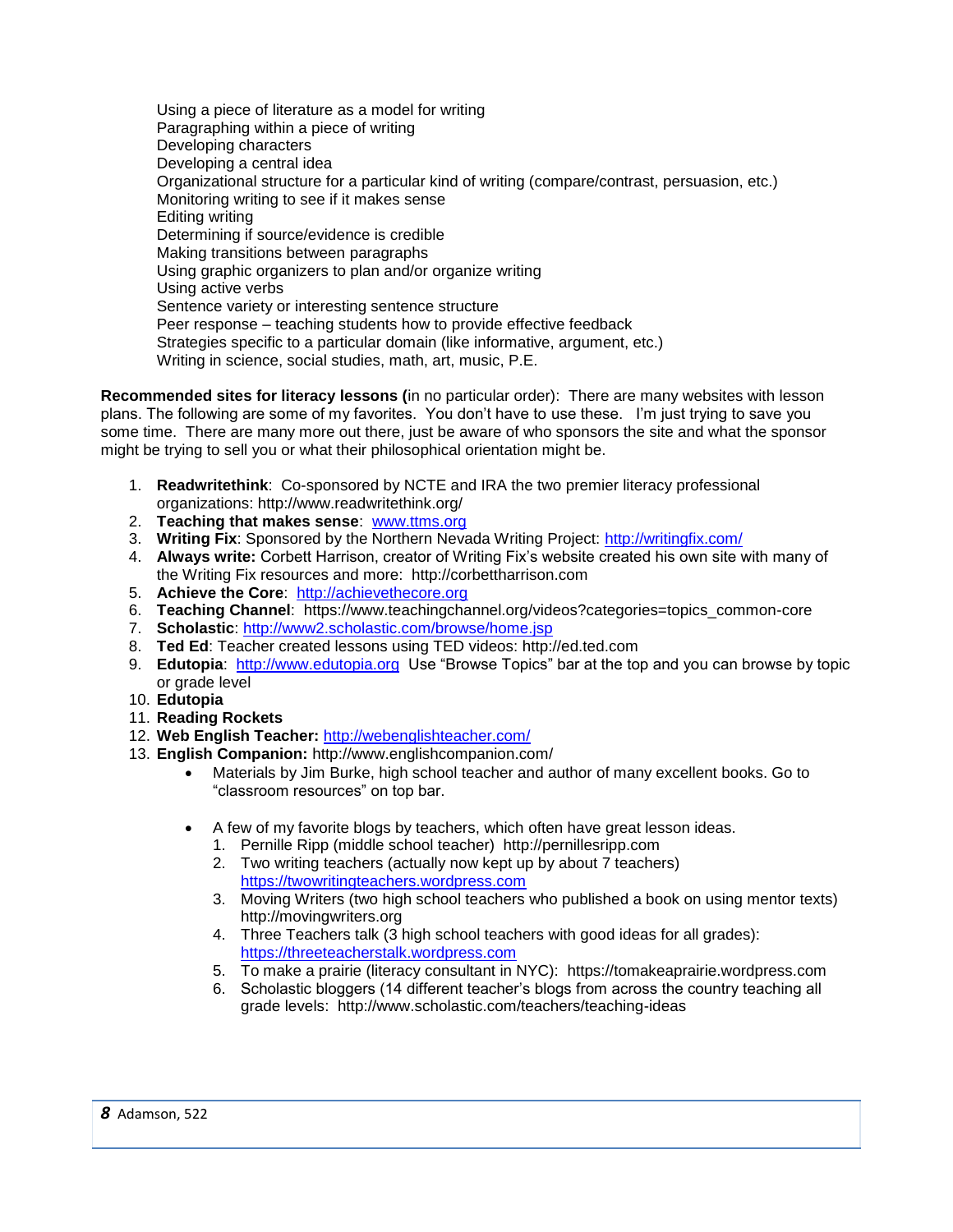## <span id="page-8-0"></span>**Literacy Case Study (20 points): Due March 9**

The Literacy Case Study is described in detail in the Literacy Case Study Handbook provided in our Cougar Courses container. Students conduct a literacy assessment with one child who is a reader (first grade or older), analyze and interpret the resulting data, and describe the child's strengths and needs in reading. Using this analysis, you will develop recommendations in the form of specific instructional strategies that support the child's progress in reading.

## <span id="page-8-1"></span>**Digital Writing Portfolio (15 points): Due March 16**

We will be doing several pieces of different kinds of writing primarily in class. You will keep all drafts in a digital folder. Not every piece will be finished, but at least one or more will be completed. You will write a reflection about your portfolio and your writing process. Your reflection will identify which pieces you think are your best writing and which pieces illustrate learning about writing. When you reflect upon your process please address the following questions: How did you get started? What was it like writing the first draft? What was difficult for you? What was easy? What kinds of decisions did you have to make in the writing? Did you consider an audience when you were writing? Who was your audience? Especially respond to: What did you learn about fostering student's writing. DO NOT BEGIN THIS ASSIGNMENT UNTIL IT IS DISCUSSED IN CLASS!

## <span id="page-8-2"></span>**Final Exam Statement**

Students do not take a comprehensive final exam they do a comprehensive literacy project.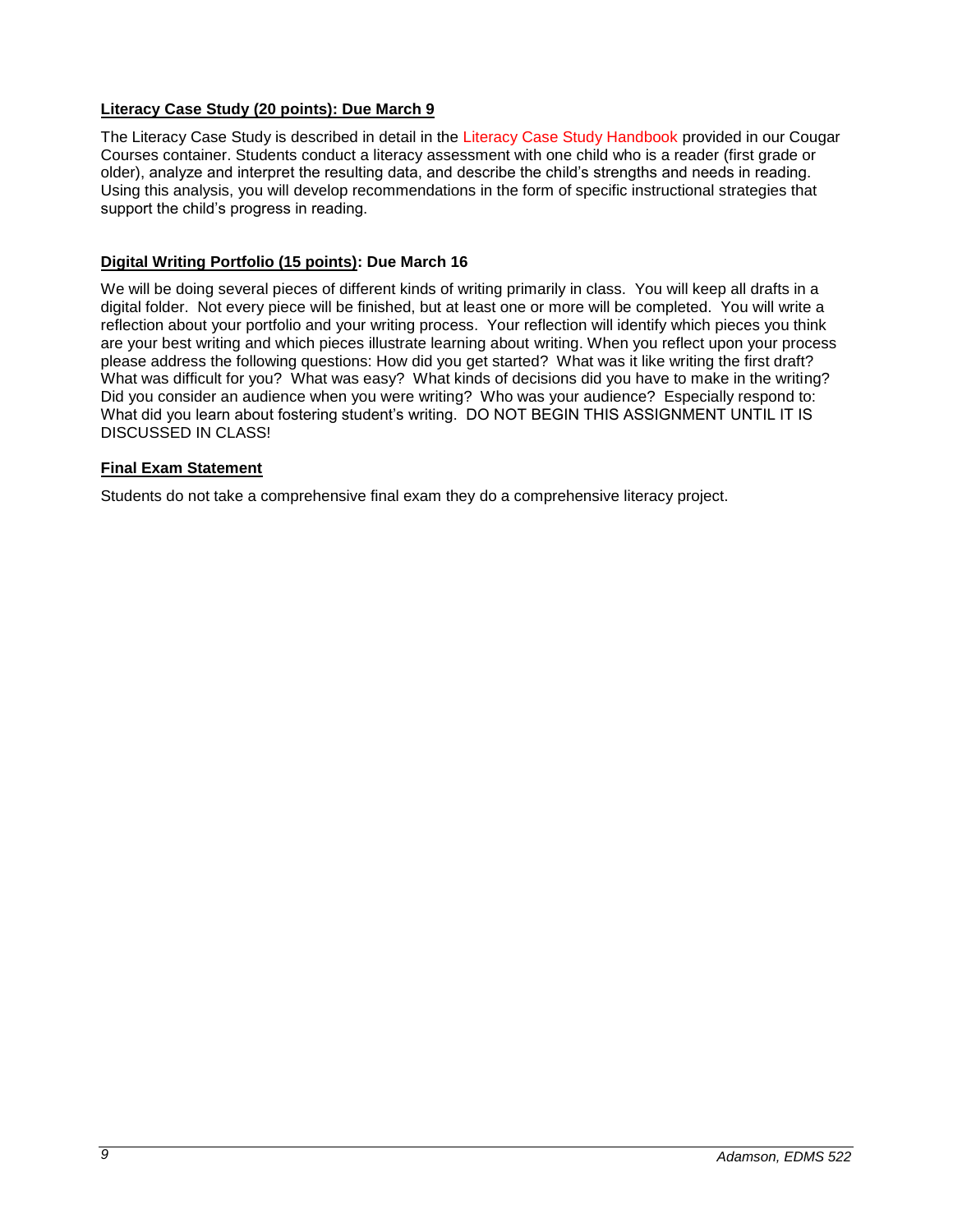# **SCHEDULE/COURSE OUTLINE**

*Differentiation and comprehension strategies will be woven into each class session.*

<span id="page-9-0"></span>

| <b>Date</b>                    | <b>Topic</b>                                                                                                                                                                                                                                                                                                                                                                                                                     | <b>Assignment</b>                                                                                                                            |
|--------------------------------|----------------------------------------------------------------------------------------------------------------------------------------------------------------------------------------------------------------------------------------------------------------------------------------------------------------------------------------------------------------------------------------------------------------------------------|----------------------------------------------------------------------------------------------------------------------------------------------|
| Week 1<br>January 27,<br>2016  | Overview of the course<br>Review together dates-adjust if necessary<br>Getting and keeping Writers' motivated<br>Review of emergent literacy concepts (word<br>recognition, phonemic awareness, phonics,<br>orthography)<br>Writing-Strategies and instruction<br>Writers' Workshop Model<br><b>Writing Continuum</b><br>Philosophy of choice<br>Year philosophy (confidence building,<br>independence building, skill building) | <b>Homework</b><br>Skim: Prologue, Overview,<br>Ch. 1 & 5<br>Read: Chapter 2, 3, 4<br>Bring-Have access to your other<br>courses syllabus    |
| Week 2<br>February 3,<br>2016  | Idea creating & Mentor texts<br>Case study-Using assessment to inform instruction<br>Types of writing<br><b>Writing traits</b><br>Running records, miscue analysis, anecdotal notes on<br>student behavior, using student work as source of data                                                                                                                                                                                 | <b>Homework</b><br>Read: Chapter 8                                                                                                           |
| Week 3<br>February 10,<br>2016 | <b>Field observations</b><br>Teaching vocabulary effectively<br>Developing speaking and listening skills                                                                                                                                                                                                                                                                                                                         | <b>Homework</b><br>Read: Chapter 5<br>Bring: Rough draft of your lesson<br>plan                                                              |
| Week 4<br>February 17,<br>2016 | <b>Convention vs Craft</b><br>Organizing and structuring ideas<br>Creating Rhythm and style<br>Writing, Narrative                                                                                                                                                                                                                                                                                                                | <b>Homework</b><br>Read: Article on CC, Chapter 6                                                                                            |
| Week 5<br>February 24,<br>2016 | Teaching the body<br>Frames-Intros and concl<br>More writing (and spelling)<br>Expository                                                                                                                                                                                                                                                                                                                                        | <b>Homework</b><br>Read: Chapter 9 & 10 <sup>Adamson,52</sup><br>Bring: Rough draft of your lesson<br>plan<br><b>Due: Field observations</b> |
| Week 6<br>March 2,<br>2016     | <b>Editing and Revision</b><br>Using assessment to inform instruction<br>Case study workshop<br>Poetry<br>Using technology productively                                                                                                                                                                                                                                                                                          | <b>Homework</b><br>Read: Chapter 7<br><b>Due: Writing strategies lesson</b><br>plan<br>Bring: All of your case study data                    |

l